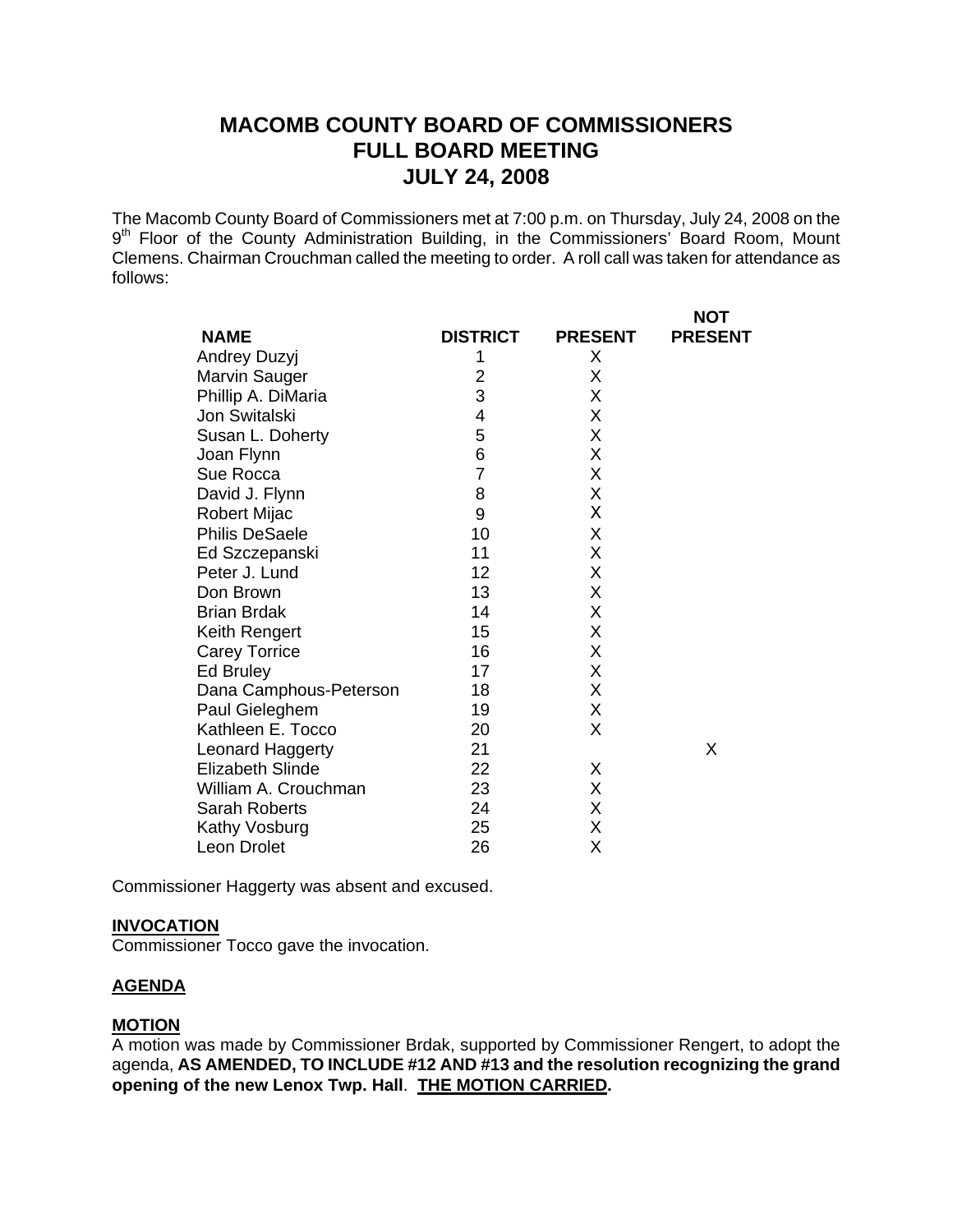MACOMB COUNTY BOARD OF COMMISSIONERS - FULL BOARD MEETING July 24, 2008

### **MINUTES**

### **MOTION**

A motion was made by Commissioner Brdak, supported by Commissioner Camphous-Peterson, to approve the minutes of June 19, 2008. **THE MOTION CARRIED**.

### **PUBLIC PARTICIPATION**

Cindy Turner, 37829 Pocahontas Dr., Clinton Twp. John Hages, 39039 Vassar, Sterling Heights Don Lobsinger, 26900 Taylor, St. Clair Shores

### *COMMITTEE REPORTS*

#### **SPECIAL PERSONNEL COMMITTEE – June 27, 2008**

#### **MOTION**

The clerk read the recommendations from the Personnel Committee and a motion was made by Chair Camphous-Peterson, supported by Vice-Chair Duzyj, to adopt the committee recommendations:

1. Adopt the alternative work schedule policy, as amended.

#### **THE MOTION CARRIED.**

#### **HEALTH SERVICES COMMITTEE – July 17, 2008**

#### **MOTION**

The clerk read the recommendations from the Health Services Committee and a motion was made by Chair DeSaele, supported by Vice-Chair Camphous-Peterson, to adopt the committee recommendations:

- 1. Authorize the Health Department to apply for a U.S.E.P.A. Grant entitled "The Effects of Nutrients on Lake St. Clair's Ecosystem" in the amount of \$52,254 for monitoring activity.
- 2. Direct the Health Department to continue meeting with animal rescue organizations for an additional six months, with progress reports to be provided to the Health Services Committee on a regular basis.

#### **THE MOTION CARRIED.**

#### **OPERATIONAL SERVICES COMMITTEE – July 17, 2008**

#### **MOTION**

The clerk read the recommendations from the Operational Services Committee and a motion was made by Chair Joan Flynn**,** supported by Vice-Chair Tocco, to adopt the committee recommendations:

| Authorize payment for the following invoices: |                         |              |  |  |
|-----------------------------------------------|-------------------------|--------------|--|--|
| Juvenile Justice Center- Phase II             | Bernco, Inc.            | \$380,291,00 |  |  |
| 42-2 District Court                           | E. Gilbert & Sons. Inc. | 141.943.48   |  |  |

Further, funds are available in the Capital Budget.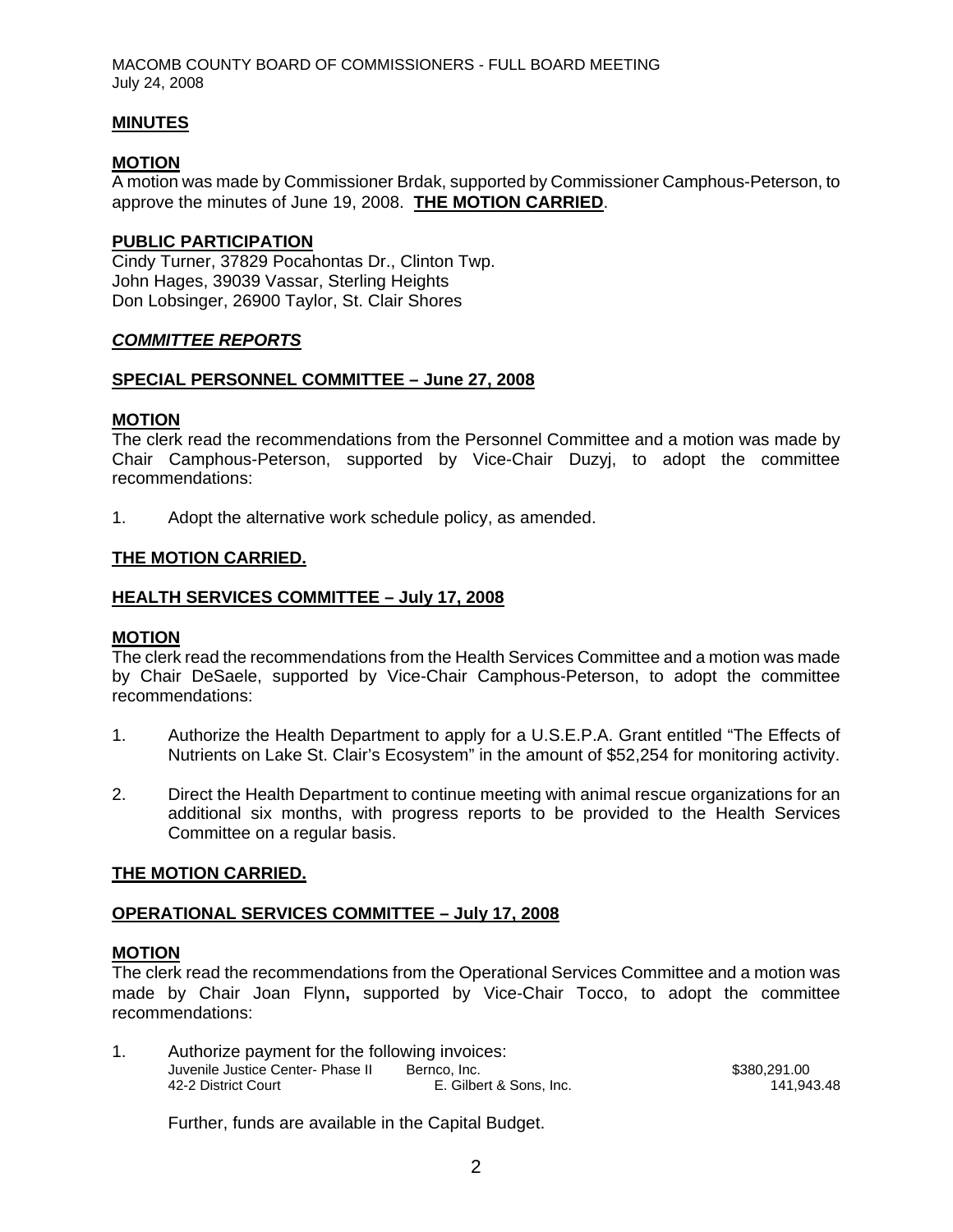- 2. Enter into a three year lease agreement with The Court House Café, LLC (tenant), authorizing The Court House Café, LLC to establish a kiosk on the first floor of the court building; cost of construction of the kiosk, installation of utilities (electric and water estimated to be \$5,300) will be the sole responsibility of the tenant; Court House Café, LLC also agrees to pay the estimated utility cost of \$125 per month and \$50 per month for the space occupied by the kiosk for the term of the lease.
- 3. Approve a one year parking license, with deletion of the option to renew, with GLV Services for the Administration Building parking lot on Friday and Saturday evenings from 6:30 p.m. to 2 a.m.; GLV Services agrees to pay \$1,000 per month and to provide insurance coverage acceptable to the county and will keep the parking lot free of debris.

### **THE MOTION CARRIED.**

### **COMMUNITY SERVICES COMMITTEE – July 18, 2008**

### **MOTION**

The clerk read the recommendations from the Community Services Committee and a motion was made by Chair Tocco, supported by Commissioner Bruley, to adopt the committee recommendations:

1. Authorize the Macomb County Community Services Agency to receive Community Development Block Grant funds from the City of St. Clair Shores in the amount of \$10,000.

### **THE MOTION CARRIED.**

### **PLANNING AND ECONOMIC DEVELOPMENT COMMITTEE – July 21, 2008**

#### **MOTION**

The clerk read the recommendations from the Operational Services Committee and a motion was made by Chair Vosburg**,** supported by Vice-Chair Mijac, to adopt the committee recommendations:

- 1. Allow naming rights (subject to board review and approval) for donations of money from private donors for a proposed floodplain conservation easement.
- 2. Approve the appointment of Stephen N. Cassin, Executive Director, Planning and Economic Development, to the Sterling Heights Local Development Finance Authority for a two-year term beginning July 1, 2008.

#### **THE MOTION CARRIED**.

#### **BUDGET COMMITTEE – July 22, 2008**

#### **MOTION**

The clerk read the recommendations from the Budget Committee and a motion was made by Chair Brown, supported by Vice-Chair Sauger, to adopt the committee recommendations:

1. Approve payment of \$25,000 to Harrison Township from the environmental problems: Lake/River Fund for Phragmite control.

#### **THE MOTION CARRIED.**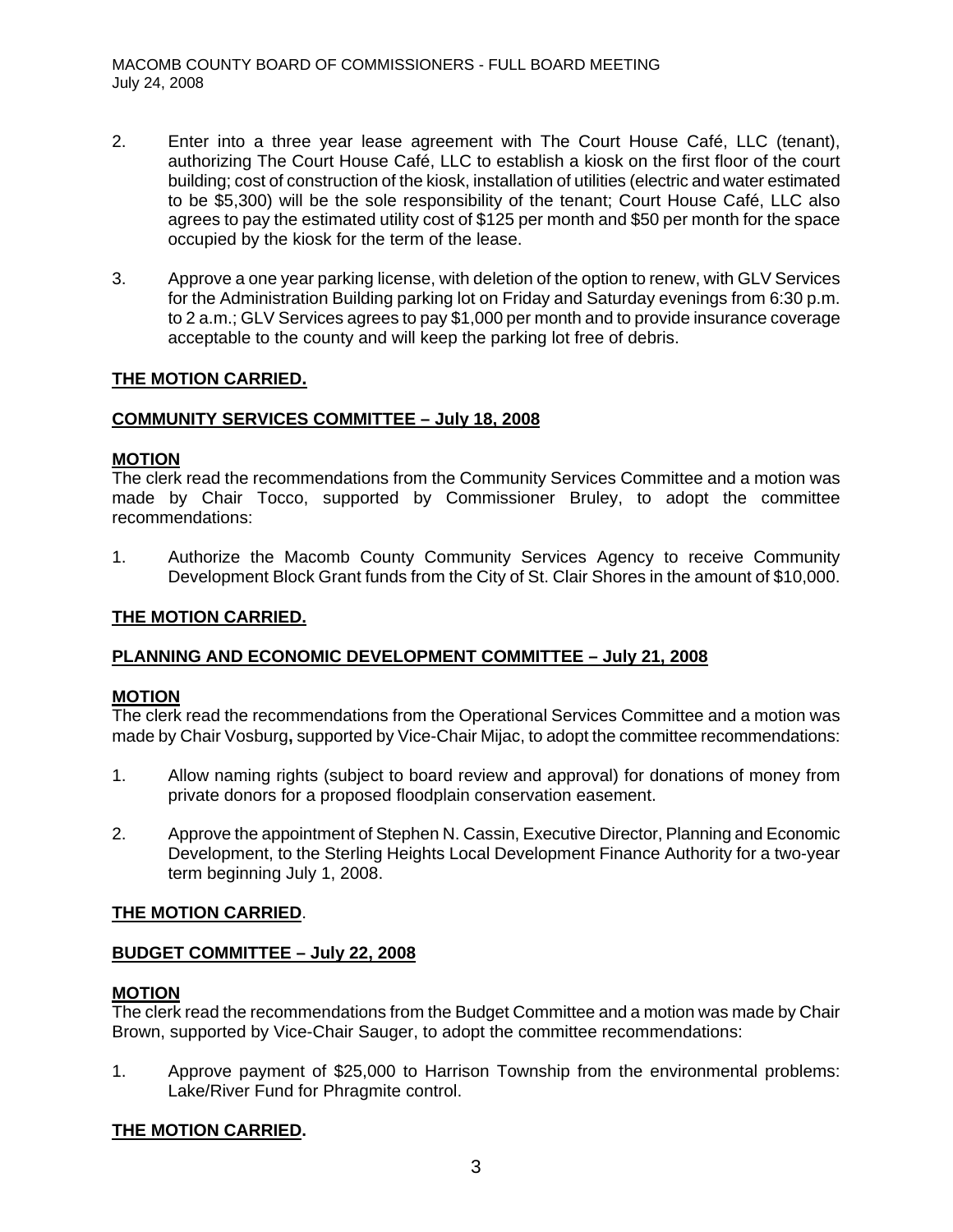### **PERSONNEL COMMITTEE – July 22, 2008**

### **MOTION**

The clerk read the recommendations from the Personnel Committee and a motion was made by Chair Camphous-Peterson, supported by Vice-Chair Duzyj, to adopt the committee recommendations:

Commissioner Doherty asked to separate No. 2 and 4. There were **NO** objections.

1. Approve reconfirmation of the following vacancies pursuant to the motion passed by the Ad Hoc Committee on July 8, 2008: (Record no votes for Brown, Bruley, Gieleghem, Szczepanski and Torrice)

One Data Maintenance Supervisor Friend of the Court One Typist Clerk III https://www.assett.com/discrete intervalse in the Health

- 3. Approve reconfirmation of one paralegal in the Senior Citizen Services Department provided that it does not lead to an increase in the budget and is offset by cost savings within the department.
- 5. Concur with the recommendation to modify the Community Services Agency transportation budget reflecting changes in bus driver positions and hourly rates.
- 6. Approve a salary range modification for the non-represented classifications of administrative secretary, senior secretary and secretary, to be applied to any newly hired or promoted employees, as outlined in a July 11, 2008 correspondence from the Acting Director of the Human Resources Department.

# **THE MOTION CARRIED.**

### **SEPARATED MOTION**

2. Approve reconfirmation and waiver of the 20 week hiring delay for the vacant position of Safety Specialist in the Risk Management and Safety Department pursuant to a motion by the Ad Hoc Committee on July 8, 2008; further, that this be a part-time position and that whatever the 20 week hiring freeze was to have saved the county will come out of the department's budget and be certified by the Finance Department. (Record no votes Crouchman, Doherty, Rengert, Rocca, Slinde, Vosburg and Duzyj)

Commissioners Doherty and Rengert asked to change their votes to yes.

### **THE SEPARATED MOTION CARRIED.**

### **SEPARATED MOTION**

4. Approve a waiver of the 20 week hiring delay for one counselor position in the Veterans Services Department, but that whatever the 20 week hiring freeze was to have saved the county will come out of the department's budget and be certified by the Finance Department. (Record no votes for DeSaele, Doherty, Rengert, Torrice and Vosburg)

Commissioners Doherty and Rengert asked to change their votes to yes.

### **THE SEPARATED MOTION CARRIED.**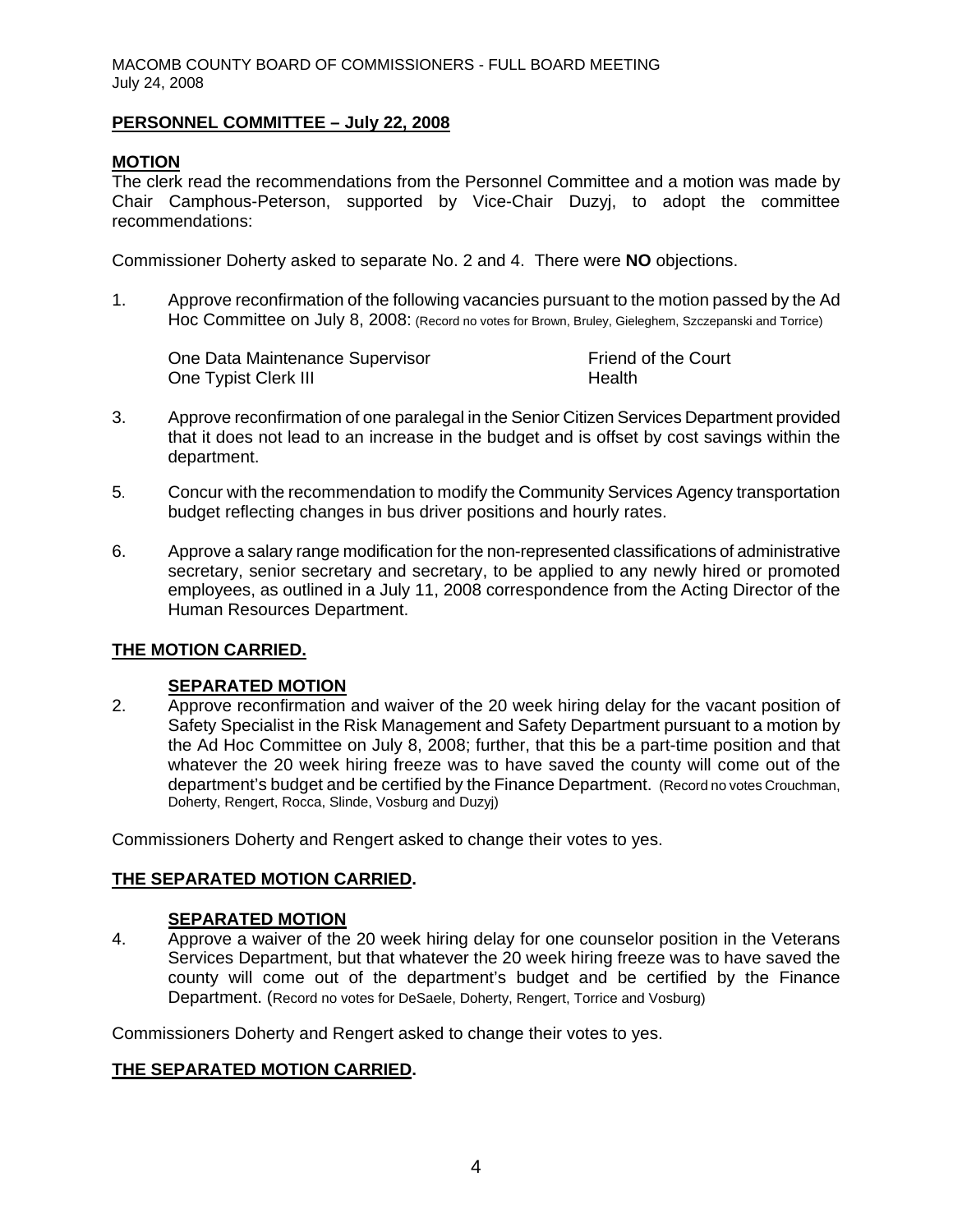### **FINANCE COMMITTEE – July 23, 2008**

### **MOTION**

The clerk read the recommendations from the Finance Committee and a motion was made by Chair Slinde, supported by Vice-Chair Szczepanski, to adopt the committee recommendations:

1. Approve the monthly bills (with corrections, deletions and/or addenda) and authorize payment; further, to approve the payroll in the total amount of \$15,827,626.10, with necessary modifications to the appropriations.

### **THE MOTION CARRIED.**

### **RESOLUTIONS/TRIBUTES**

#### **MOTION**

A motion was made by Commissioner Duzyj, supported by Commissioner Camphous-Peterson, to adopt Resolutions 08-50:

### Res. No. 08-50 Approving Escrow Agreement for the Defeasance of Part of the Outstanding County of Macomb Michigan Transportation Fund Bonds, Series B Prior to Maturity, (recommended by Budget Committee on 07/22/08)

A roll call vote was taken:

Voting Yes were: Brdak, Brown, Bruley, Camphous-Peterson, DeSaele, DiMaria, Doherty, Drolet, Duzyj, D. Flynn, J. Flynn, Gieleghem, Lund, Mijac, Rengert, Roberts, Rocca, Sauger, Slinde, Switalski, Szczepanski, Tocco, Torrice, Vosburg and Crouchman. There were 25 "Yes" votes. There were 0 "No" votes.

**THE MOTION CARRIED.** 

#### **MOTION**

A motion was made by Commissioner Duzyj, supported by Commissioner Camphous-Peterson, to adopt Resolutions 08-49:

Res. No. 08-49 Honoring Albert L. Lorenzo - Retirement from Macomb Community College (offered by Board Chairman; recommended by Finance Committee on 07/23/08)

#### **THE MOTION CARRIED.**

### **ITEM WAIVED BY JPS COMMITTEE CHAIR:**

### **MOTION**

A motion was made by Commissioner Doherty, supported by Commissioner J. Flynn to approve the purchase of Additional K9 and Associated Patrol Vehicle and Equipment for Sheriff's Office. **THE MOTION CARRIED.** 

#### **ITEM WAIVED BY LAS COMMITTEE CHAIR:**

### **MOTION**

A motion was made by Commissioner Doherty, supported by Commissioner Brdak to approve miscellaneous department requests: 1) Juvenile Court (one), 2) MSU Extension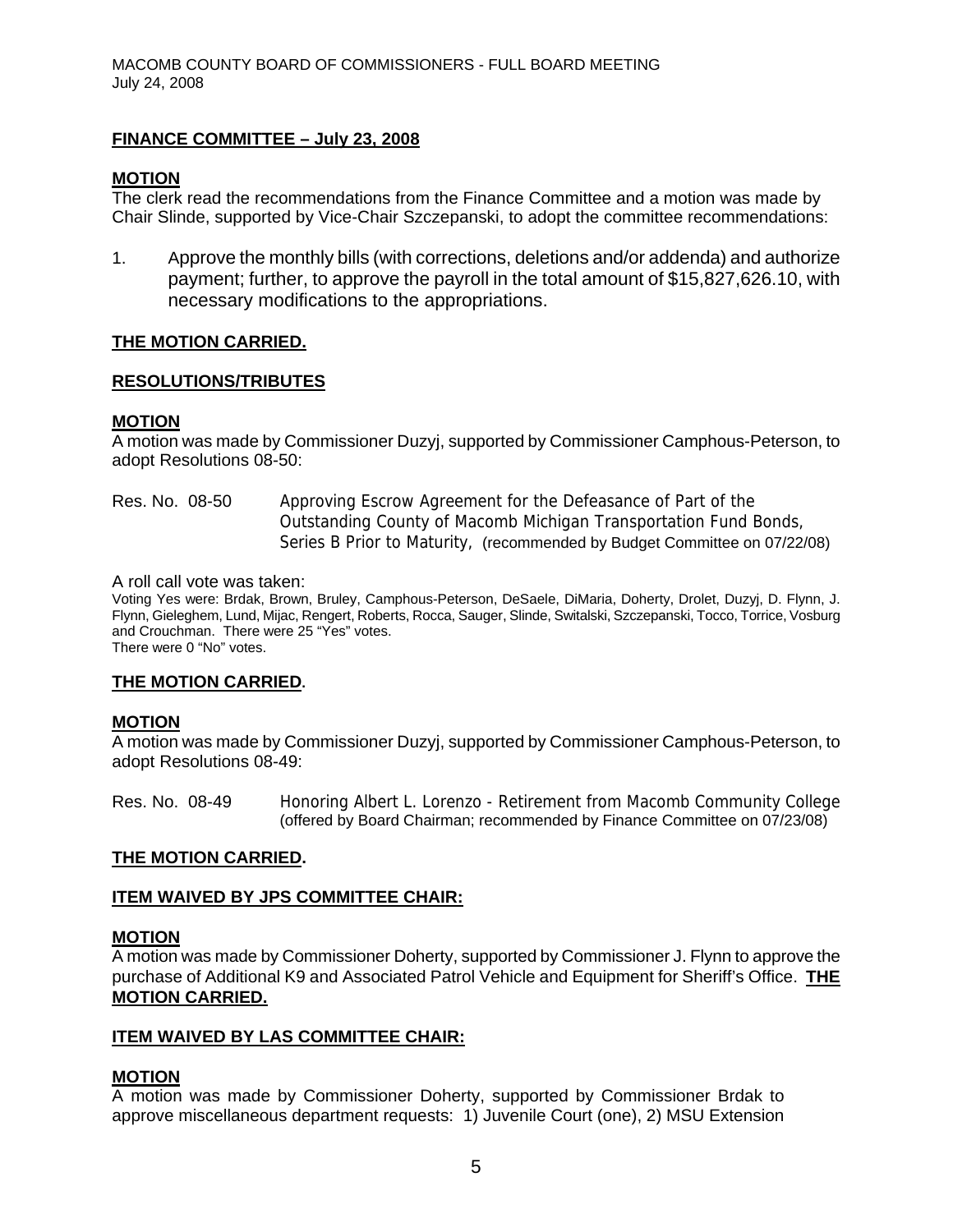MACOMB COUNTY BOARD OF COMMISSIONERS - FULL BOARD MEETING July 24, 2008

(one), 3) Public Works (one), 4) Register of Deeds (one). **THE MOTION CARRIED.** 

### **MOTION**

A motion was made by Commissioner Gieleghem, supported by Commissioner Slinde to approve issuance of an add-alternate bid to secure data center costing alternatives. **THE MOTION CARRIED.** 

### **MOTION**

A motion was made by Commissioner Doherty, supported by Commissioner J. Flynn to authorize County Clerk/Register of Deeds to purchase two credit card processing terminals for Register of Deeds Office. **THE MOTION CARRIED.** 

### **MOTION**

A motion was made by Commissioner Duzyj, supported by Commissioner Slinde to authorize county departments to review consolidation of records production. **THE MOTION CARRIED**.

### **REQUEST TO PURCHASE PREVIOUS SERVICE TIME**

### **MOTION**

A motion was made by Commissioner Slinde, supported by Commissioner Camphous-Peterson, to approve request to purchase previous service time by Cyntia Zerkowski. **THE MOTION CARRIED.** 

### **APPOINTMENTS**

#### a) **Veterans Affairs Commission:**

*2 vacancies – 4 year terms (August 1, 2008 thru July 31, 2012) (6 applications)* 

### **MOTION**

A motion was made by Commissioner Bruley, supported by Commissioner Doherty to postpone these appointments to next month to have the appointments clearly reflect the legal requirements about no more than two members serving in the same war and to have the County let that be known in the press as to what is available.

#### **FRIENDLY AMENDMENT**

Commissioner Doherty offered a friendly amendment to extend the current appointments to one more month so Veterans Affairs can continue to do their business.

#### **THE MOTION CARRIED.**

#### b) **Zoological Authority:**

*2 appointments – 3 year terms (expire March 31, 2011) (2 applications)* 

#### **MOTION**

A motion was made by Commissioner Doherty, supported by Commissioner Duzyj to appoint Thomas J. Kalkofen and Peggy A. Kennard to the Zoological Authority. **THE MOTION CARRIED.** 

#### **NEW BUSINESS**